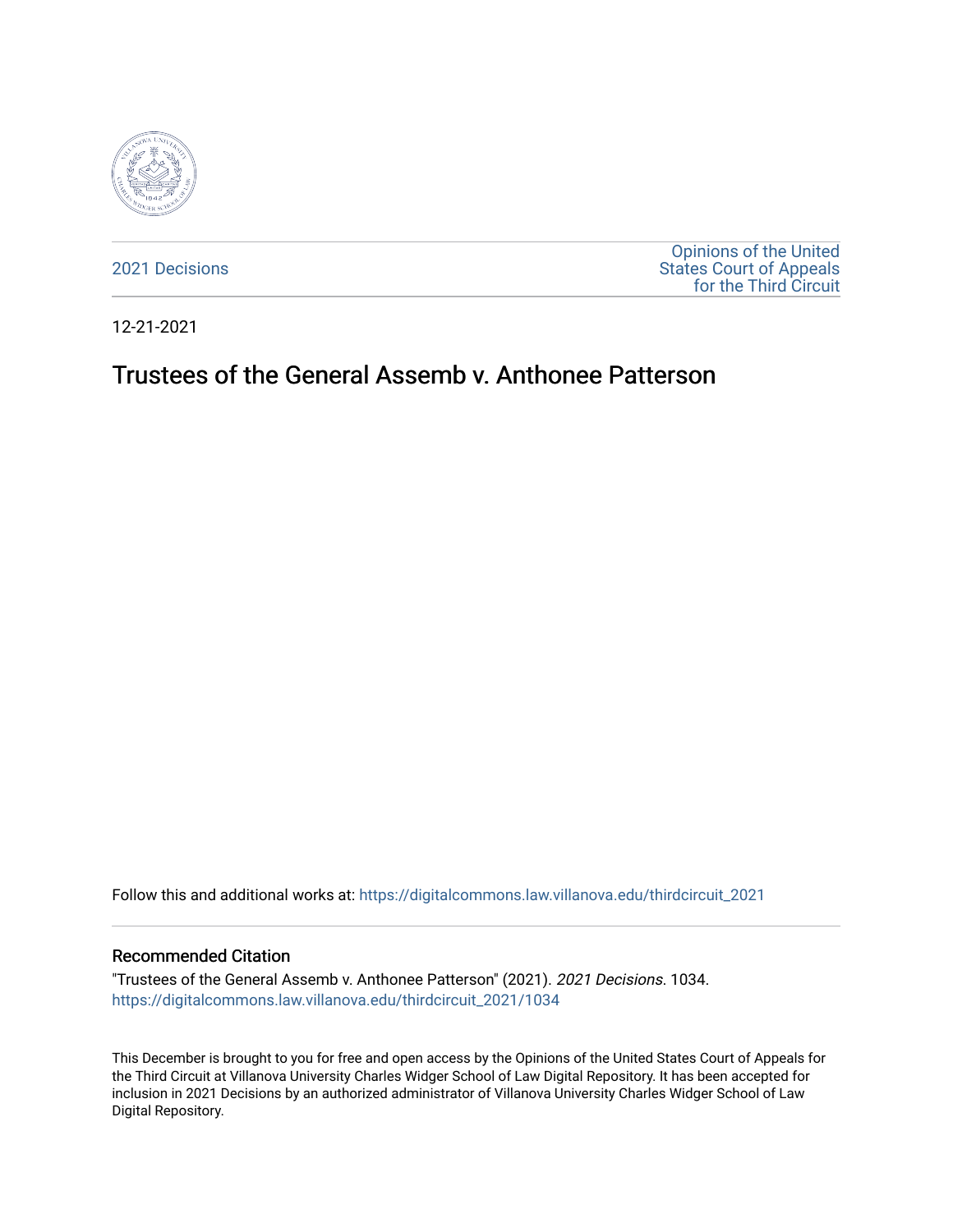### **NOT PRECEDENTIAL**

## UNITED STATES COURT OF APPEALS FOR THE THIRD CIRCUIT

\_\_\_\_\_\_\_\_\_\_\_\_\_\_

## No. 21-1662 \_\_\_\_\_\_\_\_\_\_\_\_\_\_

# THE TRUSTEES OF THE GENERAL ASSEMBLY OF THE CHURCH OF THE LORD JESUS CHRIST OF THE APOSTOLIC FAITH, INC.; CHURCH OF THE LORD JESUS CHRIST OF THE APOSTOLIC FAITH

v.

# ANTHONEE PATTERSON; ROCHELLE BILAL, IN HER OFFICIAL CAPACITY AS SHERIFF OF PHILADELPHIA COUNTY

ANTHONEE PATTERSON, Appellant

\_\_\_\_\_\_\_\_\_\_\_\_\_\_

Appeal from the United States District Court for the Eastern District of Pennsylvania (D.C. No. 2:2-21-cv-00634) District Judge: Honorable Karen S. Marston

> Argued December 8, 2021 \_\_\_\_\_\_\_\_\_\_\_\_\_\_

\_\_\_\_\_\_\_\_\_\_\_\_\_\_

Before: SHWARTZ, PORTER, and FISHER, Circuit Judges.

(Filed: December 21, 2021)

Emma M. Kline Fox Rothschild 2700 Kelly Road, Suite 300 Warrington, PA 18976

Michael K. Twersky [ARGUED]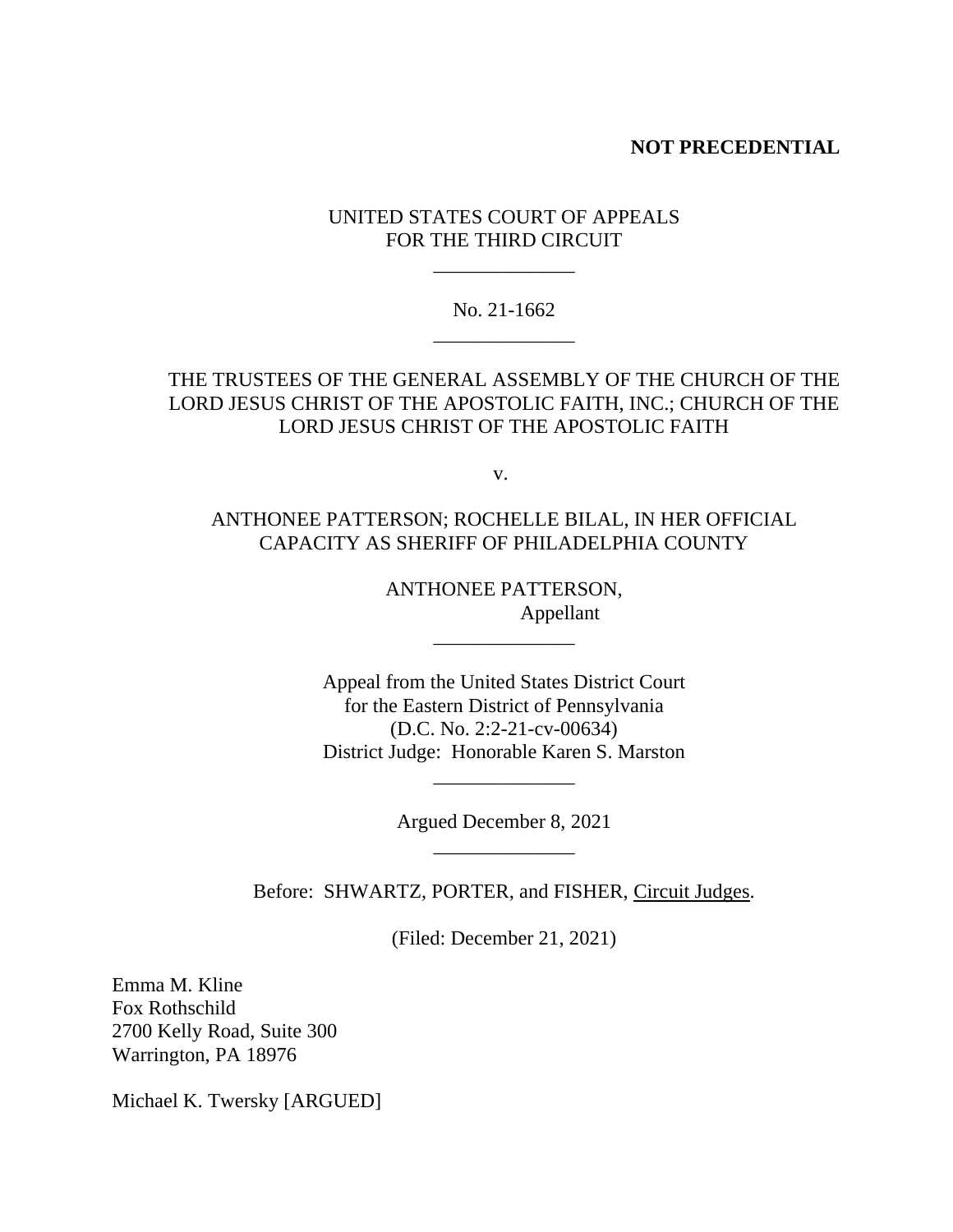Beth L. Weisser Fox Rothschild 2000 Market Street, 20th Floor Philadelphia, PA 19103

### Counsel for Plaintiffs-Appellees

Andrew S. Gallinaro Joseph W. Jesiolowski Kevin D. Kent [ARGUED] David K. Lukmire Conrad O'Brien 1500 Market Street West Tower, Suite 3900 Philadelphia, PA 19102

## Counsel for Defendant-Appellant Patterson

Eleanor N. Ewing Craig R. Gottlieb Ann M. Kirby City of Philadelphia Law Department 1515 Arch Street Philadelphia, PA 19102

Counsel for Defendant-Appellee Sheriff of Philadelphia

# OPINION \_\_\_\_\_\_\_\_\_\_\_\_\_\_

\_\_\_\_\_\_\_\_\_\_\_\_\_\_

SHWARTZ, Circuit Judge.

The Church of the Lord Jesus Christ of the Apostolic Faith ("Church") and the

Trustees of the General Assembly of the Church of the Lord Jesus Christ of the Apostolic

Faith ("Corporation") obtained an injunction that enjoined Anthonee Patterson from

This disposition is not an opinion of the full court and pursuant to I.O.P. 5.7 does not constitute binding precedent.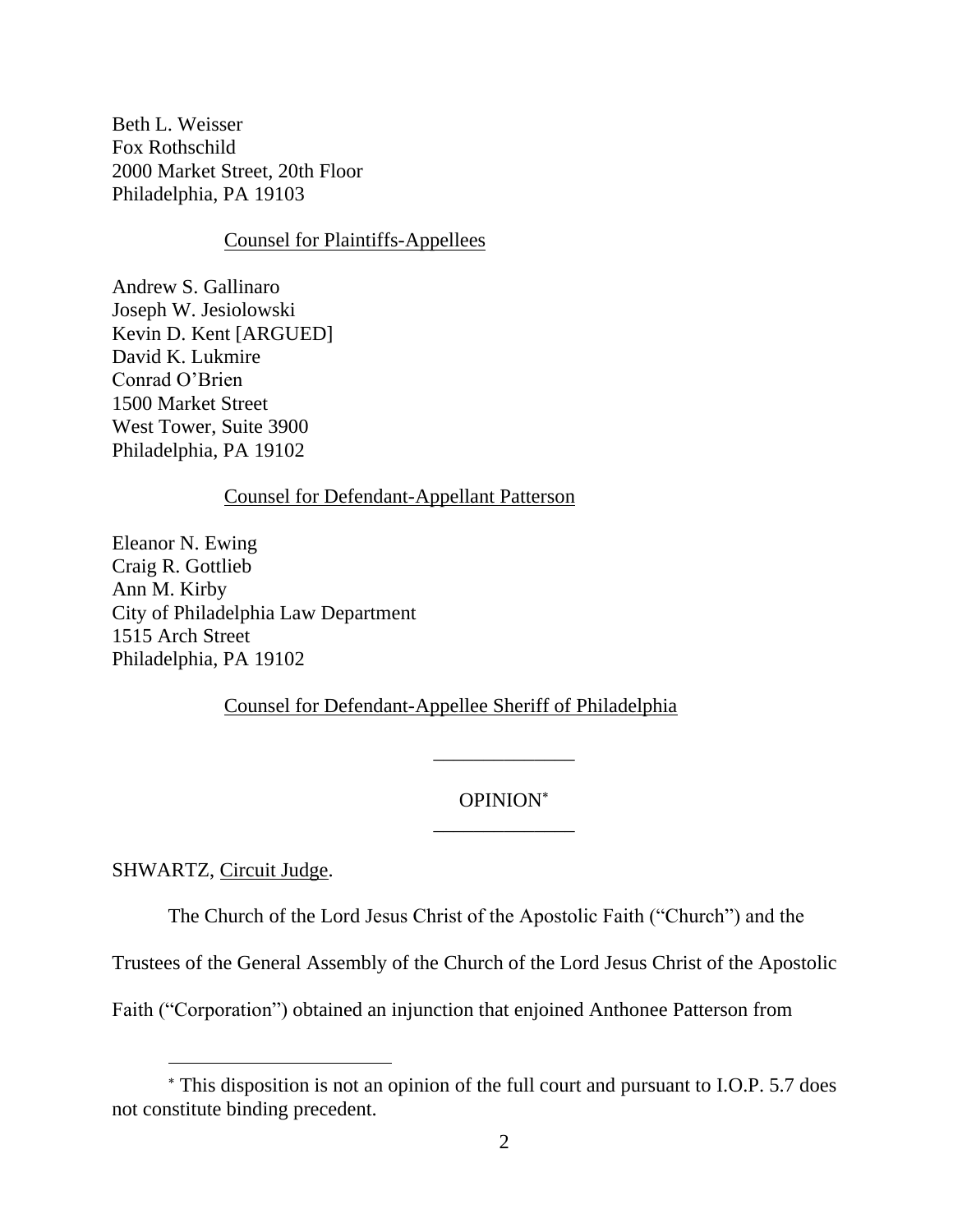enforcing an arbitration award transferring Church and Corporation assets to Patterson. Patterson claims that the District Court lacked subject matter jurisdiction under the Rooker-Feldman doctrine and that collateral estoppel bars the Church and Corporation's arguments. Because the Church and Corporation were not parties or in privity with parties to the arbitration or related state-court litigation, neither Rooker-Feldman nor collateral estoppel prevented the District Court from granting the preliminary injunction. We will therefore affirm.

I

The Church is a religious society located in Philadelphia, and the Corporation holds in trust and manages real and personal property for the Church's use. The leader of the Church is the "General Overseer." App. 93. Under the Church's Bylaws, the General Overseer is the religious leader of the Church and has authority to purchase and sell property for the Church. The Board of Trustees controls the Corporation and manages the Church's secular affairs. The General Overseer is one of six trustees.

In October 1991, General Overseer Bishop McDowell Shelton died, triggering a succession dispute between Kenneth Shelton ("Shelton") and Roddy Nelson Shelton, both of whom claimed that they were the new General Overseer. Some congregants followed Roddy Nelson Shelton and Patterson to a new church located in Darby, Pennsylvania. Although excommunicated from the Philadelphia congregation that Shelton leads, Patterson views himself as a member of the Church who has been removed due to a disagreement over how the Church is operated.

3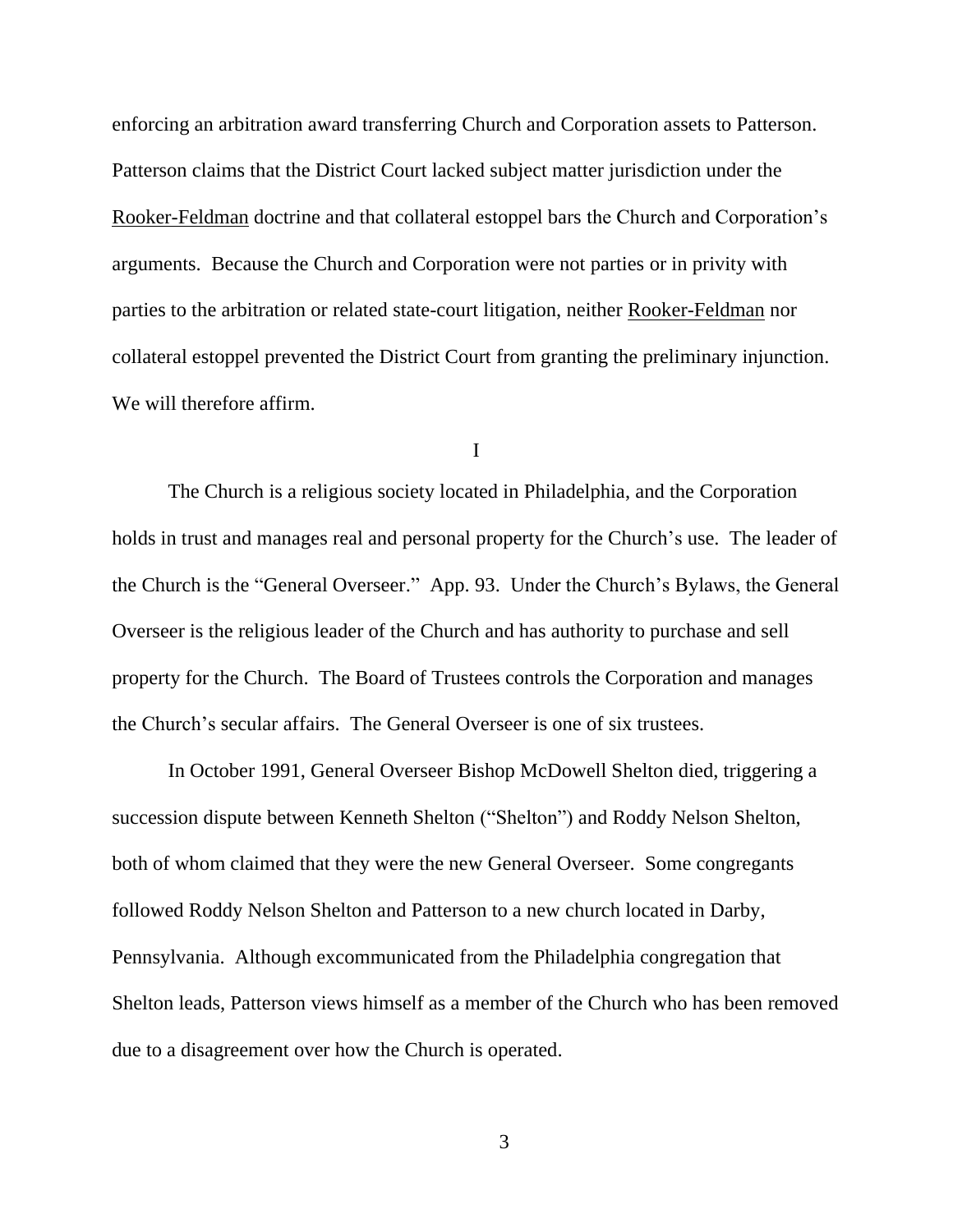In 1995, Patterson sued Shelton and a Corporation board member<sup>1</sup> in the Philadelphia County Court of Common Pleas for violations of Pennsylvania's Nonprofit Corporations Law (the "Patterson Action"). In his Answer, Shelton asserted counterclaims "individually and on behalf of the Church and the Church Corporation," App. 144, against Patterson for fraud. The case was "stricken by the calendar judge" in 1996 but reinstated in 2005. App. 741, 743.

Thereafter, Patterson and Shelton agreed to resolve their dispute via arbitration and the state-court judge dismissed the case. In April 2006, the arbitrator found that Shelton had diverted Church funds, ordered "an accounting of all funds removed from Corporate Church accounts or trusts by  $\dots$  Shelton," and appointed a receiver.<sup>2</sup> App. 635.

Shelton petitioned to vacate the arbitration award, and Patterson moved to confirm it. The Church and Corporation filed a "Limited Entry of Appearance" in the confirmation proceeding, but the Court of Common Pleas struck it as an "impermissible filing" by nonparties. App. 619. Thereafter, in an order dated July 10, 2006, the court confirmed the arbitration award and denied the petition to vacate. App. 594-96.

<sup>&</sup>lt;sup>1</sup> The claims against this Corporation board member were eventually dismissed.

 $2$  In May 2006, the arbitrator issued a supplemental opinion noting that Shelton "and the Church have sought to collaterally attack the final judgment on the merits . . . by asserting an argument that the Church was not named as a party in the Complaint and hence there is a Fourteenth Amendment violation of taking property without due process." App. 637. The arbitrator found that all procedural arguments—"including standing and failure to join indispensable parties"—were expressly waived, and that even if the Corporation were added as a party, "the result would inevitably be the same as the 'corporate veil' would be pierced" due to "evidence of intermingling of corporate and personal affairs." App. 638.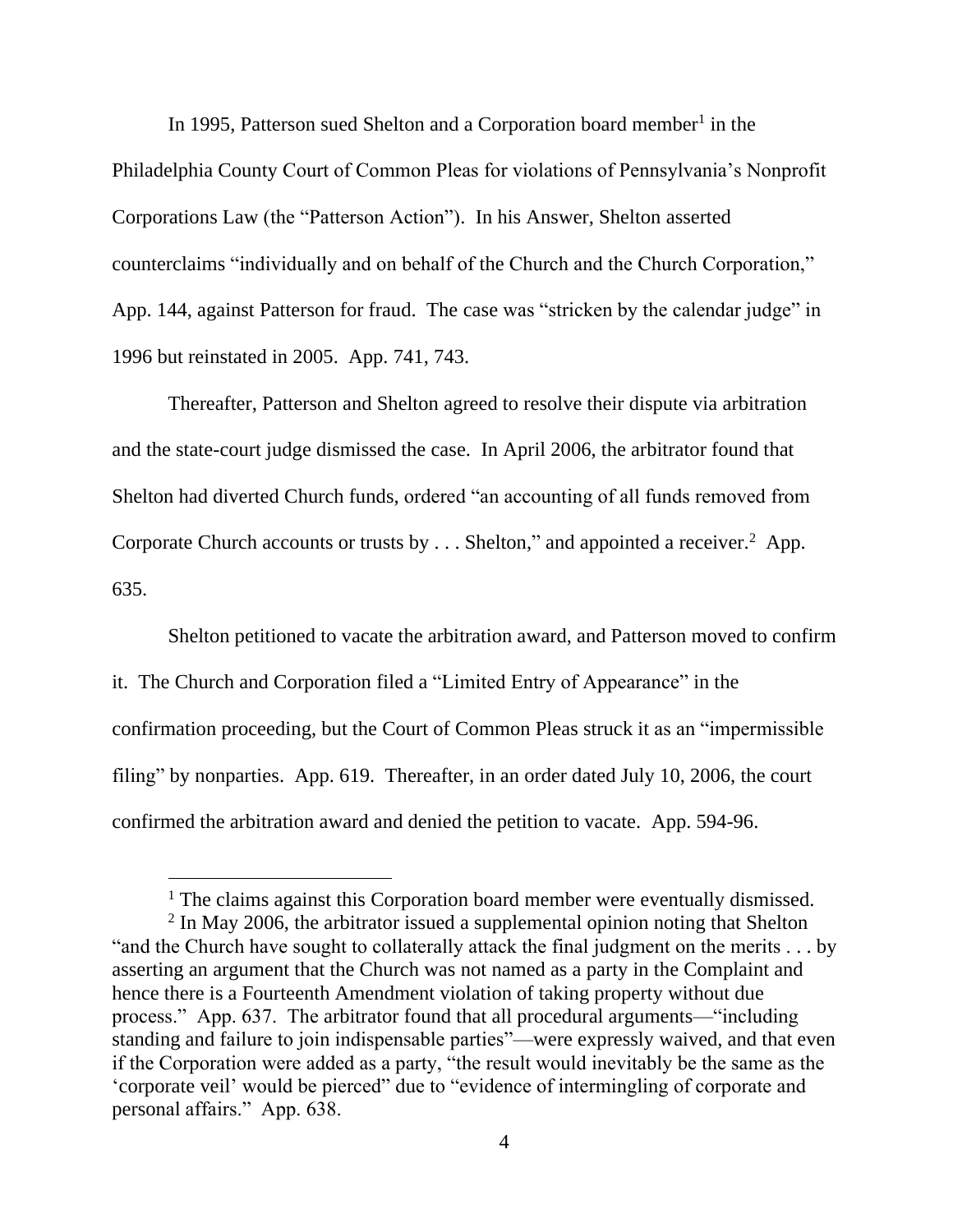Following this adjudication, Patterson's attorney filed a praecipe requesting that the prothonotary enter judgment on the April 2006 arbitration award "in favor of the Plaintiff, ANTHONEE PATTERSON, against Defendant, KENNETH SHELTON."3 App. 620 (capitalization in original). The praecipe is stamped "FILED PROPROTHY" with a date of July 20, 2006. App. 620.

In the meantime, the arbitrator received the receiver's report and on July 25, 2006, issued a "Final Adjudication and Decree," which, among other things, ordered that the Church transfer "[a]ll property of the Church . . . heretofore held by [Corporation]" to Patterson's "control." App. 652, 661. Thereafter, Patterson's attorney filed another pracecipe requesting that the prothonotary enter judgment on the arbitration award, but this time "in favor of Bishop Anthoneé J. Patterson and against the Trustees of the General Assembly of the Church of the Lord Jesus Christ of the Apostolic Faith, Inc. and the Church of the Lord Jesus Christ of the Apostolic Faith headed by Bishop Kenneth N. Shelton." App. 651. The praecipe is stamped "FILED PROPROTHY" with a date of October 12, 2006. App. 651. On April 17, 2007, the prothonotary entered the "Final Adjudication and Decree" on the docket. App. 652.

<sup>&</sup>lt;sup>3</sup> The Pennsylvania Rules of Civil Procedure govern the prothonotary's entry of judgment, and multiple rules suggest that the entry of judgment on praecipe is nearautomatic. First, Rule 205.2 provides that papers filed with the prothonotary shall not be "refused for filing . . . based on a requirement of a local rule of civil procedure or judicial administration" so long as they comply with the Pennsylvania Rules of Civil Procedure. Second, Rule 3021(a)(3) requires that "[t]he prothonotary shall immediately enter in the judgment index . . . a judgment, whether entered by the court, on order of court or on praecipe of a party." Third, in a section specifically titled "Arbitration," Rule 1307(c) provides that "[i]f no appeal is taken within thirty days after the entry of the award on the docket, the prothonotary on praecipe shall enter judgment on the award."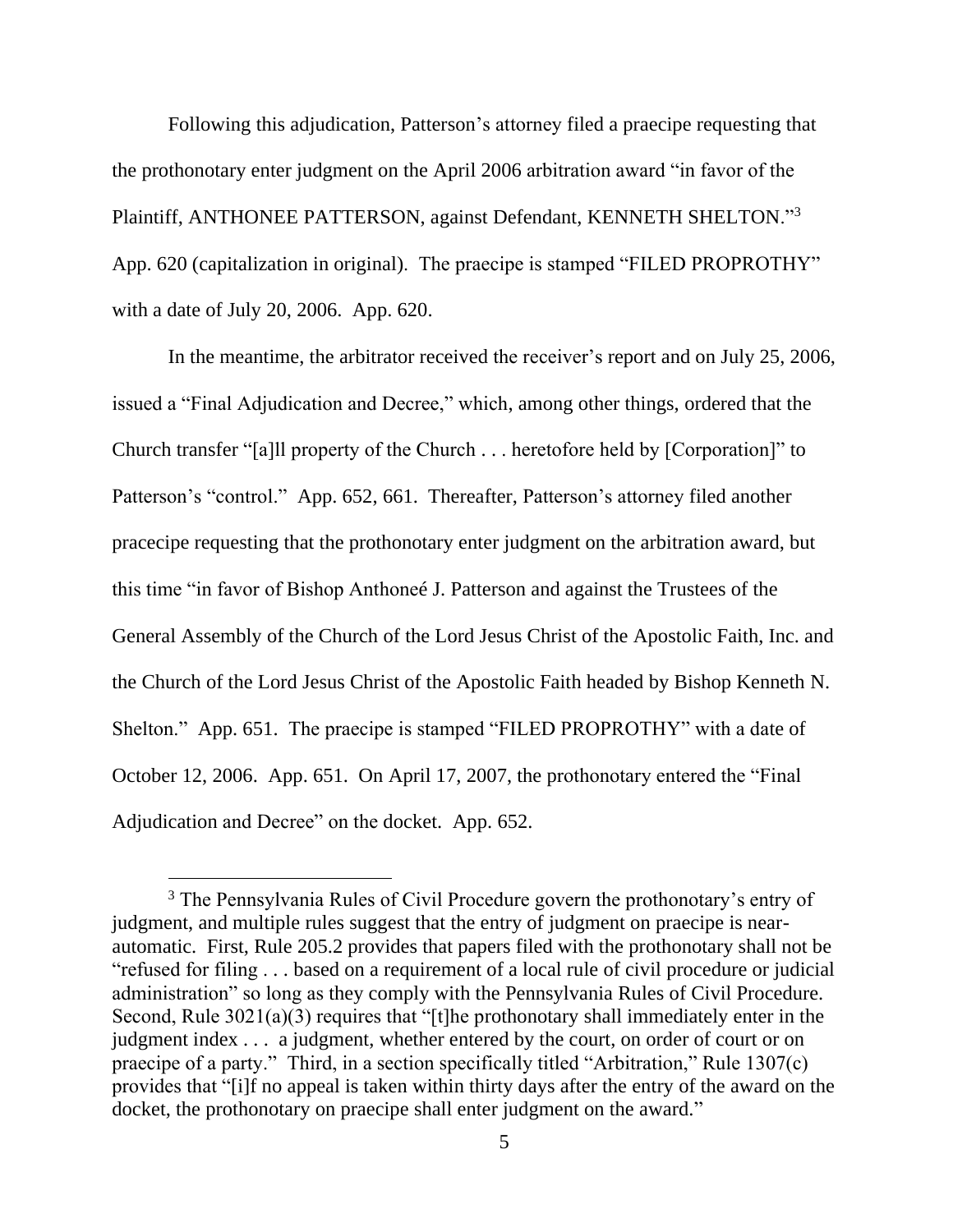Over the next decade, the case went back and forth between the Court of Common Pleas and the Commonwealth Court. Ultimately, in 2017, the Commonwealth Court held that all court orders entered in the Patterson Action, other than the order confirming the arbitration award and the arbitration award itself, were entered in violation of the Deference Rule, which requires courts not to intervene in ecclesiastical questions. Patterson v. Shelton, 175 A.3d 442, 449-50 (Pa. Commw. Ct. 2017).<sup>4</sup> As a result, the arbitration award and the "orders, dated July 10 and 20, 2006, October 12, 2006, and April 17, 2007, collectively represent[ed] the last valid judgments" in the Patterson Action. Id. at 450 & n.7; App. 759.

 Patterson obtained a writ of possession for the Church's headquarters, and the Sheriff posted an eviction notice. The Commonwealth Court initially stayed execution of the writ, but the parties represent that the stay was lifted.

After the stay was lifted, the Church and Corporation sued Patterson in the United States District Court for the Eastern District of Pennsylvania to prevent the taking of Church property. They asserted that, because they were not parties to the Patterson Action, "Patterson's effort to execute on the judgment from the Patterson Action against the Church Corporation . . . [violates] . . . due process and First Amendment rights of the Church and Church Corporation," as the Church would be forced to accept Patterson's leadership and control. App. 941, 961. The District Court granted their motion for a

<sup>&</sup>lt;sup>4</sup> The Commonwealth Court concluded that the arbitration was the result of the parties' private agreement and was not subject to the Deference Rule. Patterson, 175 A.3d at 450.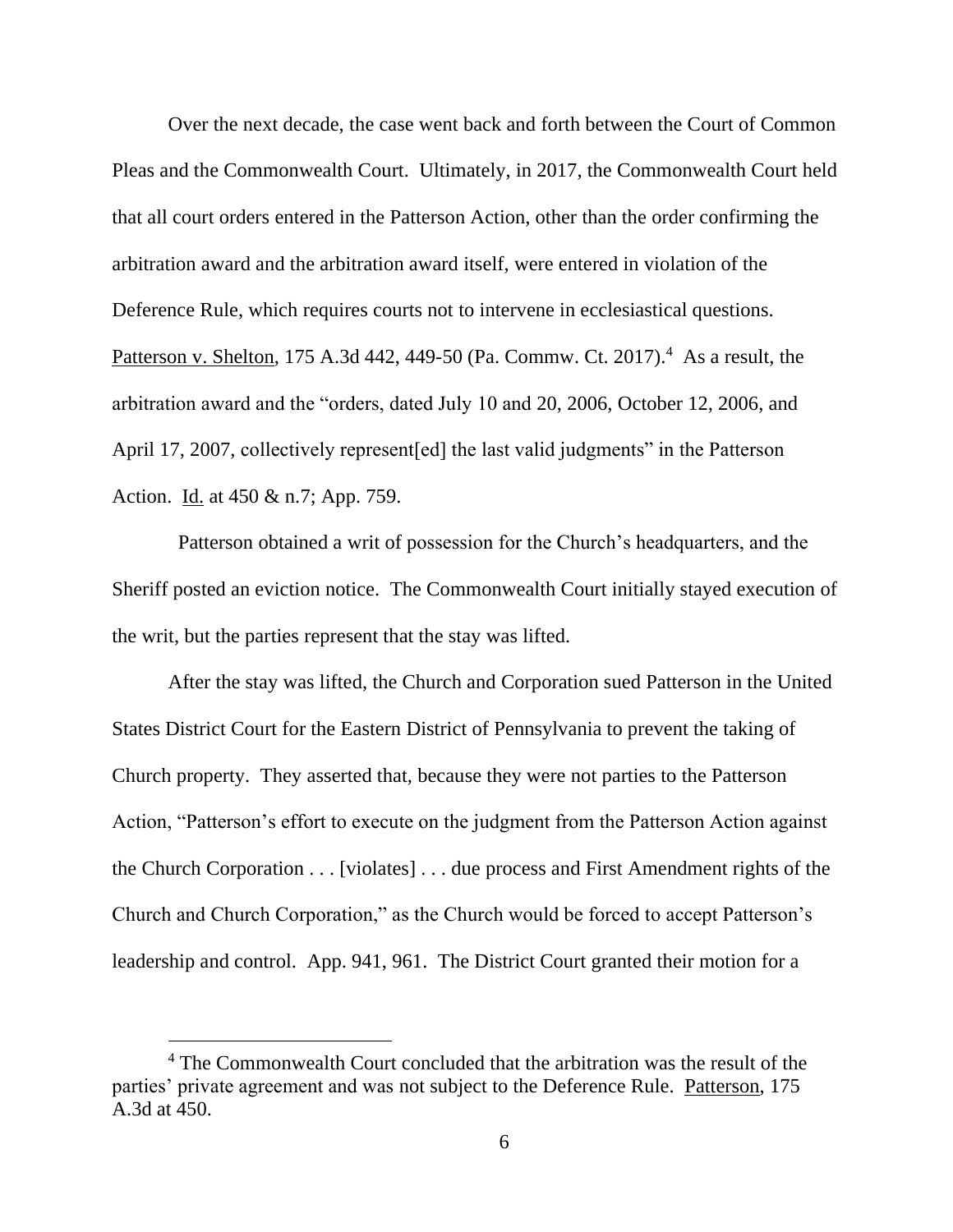preliminary injunction and ordered both Patterson and the Sheriff not to "attempt to take control of the Church or . . . Corporation," including its property" or "prohibit . . . Shelton from acting as General Overseer and spiritual leader of the Church." App. 3-4 (D. Ct. Order); see Trs. of Gen. Assembly of Lord Jesus Christ of Apostolic Faith, Inc. v. Patterson, 527 F. Supp. 3d 722 (E.D. Pa. 2021).

Patterson appeals, arguing that (1) the District Court lacked subject matter jurisdiction under Rooker-Feldman, and (2) collateral estoppel bars the Church and Corporation from relitigating issues decided by the state courts.

## $II<sup>5</sup>$

#### A

The Rooker-Feldman doctrine prohibits a district court from exercising subject matter jurisdiction in the limited circumstances where "(1) the federal plaintiff lost in state court; (2) the plaintiff complains of injuries caused by the state-court judgments; (3) those judgments were rendered before the federal suit was filed; and (4) the plaintiff is inviting the district court to review and reject the state court judgments." Great W. Mining & Min. Co. v. Fox Rothschild LLP, 615 F.3d 159, 166 (3d Cir. 2010) (quotation marks omitted).

The first element requires us to examine the District Court's conclusion that the Church and Corporation were not parties, and hence not "state-court losers," in the

<sup>&</sup>lt;sup>5</sup> The District Court had jurisdiction pursuant to 28 U.S.C. § 1331, even though Patterson contends that it lacked subject matter jurisdiction under the Rooker-Feldman doctrine. We have jurisdiction pursuant to 28 U.S.C.  $\S$  1292(a)(1).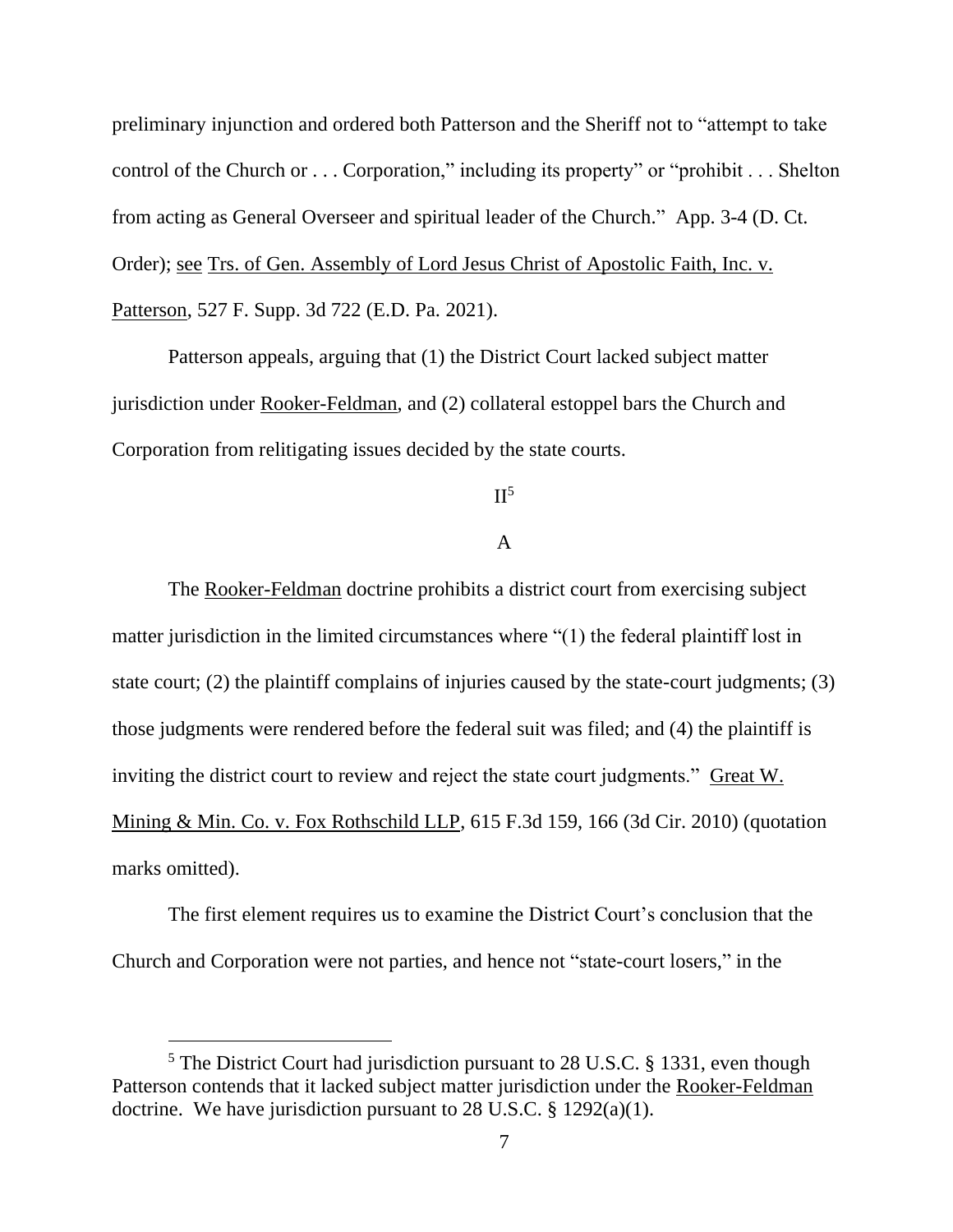Patterson Action. Great W. Mining, 615 F.3d at 164. We review the District Court's findings for clear error. See Vento v. Dir. of V.I. Bureau of Internal Revenue, 715 F.3d 455, 468 (3d Cir. 2013).

The District Court exhaustively reviewed the record and made findings that were well supported. In short, the record shows that the Church and Corporation were not parties because: (1) the Patterson Action complaint did not name either the Church or Corporation as parties and Pa. R.C.P. 1018 states that the "caption of a complaint shall set forth . . . the names of all the parties"; (2) the counterclaims purportedly asserted by Shelton "on behalf of the Church and the ... Corporation,"<sup>6</sup> were filed without authorization, D. Ct. ECF No. 29 at 129:2-11 ("If you're asking me that these are claims brought by the Church, the answer is no."), and, in any event, under Pa. R.C.P. 1031(a), the claims were impermissible because counterclaims can only be filed by a party, Zion v. Sentry Safety Control Corp., 258 F.2d 31, 34 (3d Cir. 1958) (en banc) (holding a defendant sued in his individual capacity could not assert counterclaims on behalf of his partnership); (3) the Court of Common Pleas recognized that a representative of the Church Corporation could not verify Shelton's answers to the state-court complaint because the answers had to be verified by a party; (4) the arbitration agreement was

<sup>6</sup> Patterson cites Rule 2002 in support of his argument that the filing of counterclaims shows that the Church and Corporation were parties. Rule 2002 provides that a plaintiff may sue "in his or her own name without joining as plaintiff . . . any person beneficially interested when such plaintiff . . . is acting in a fiduciary or representative capacity, which capacity is disclosed in the caption and in the plaintiff's initial pleading." Pa. R.C.P. 2002(b)(1). This rule therefore does not help him as it applies only to pleadings by plaintiffs.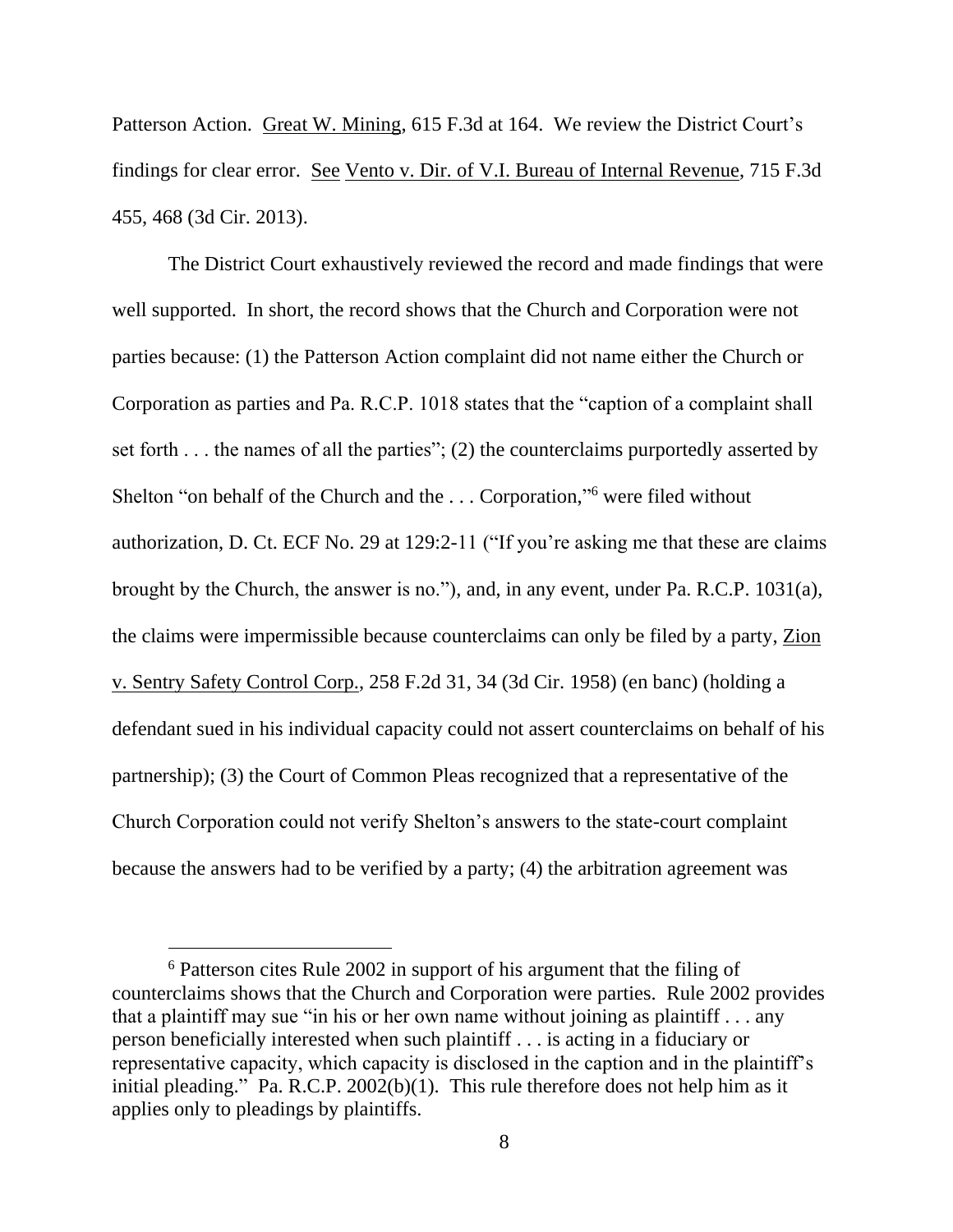between only Patterson and Shelton; (5) the arbitrator acknowledged that the Church and Corporation were not parties in its May 2006 supplemental opinion; (6) the state court denied the Church's and Corporation's effort to enter a limited appearance to challenge the arbitration award; and(6) a court reviewing the receivership stated that the Church and Corporation were not named parties, GlassRatner Mgmt. & Realty Advisors, LLC v. Gen. Assembly of the Church of the Lord Jesus Christ of the Apostolic Faith, Inc., Nos. 1144 C.D. 2006, 1568 C.D. 2006, 2008 WL 9398600, at \*1 (Pa. Commw. Ct. Jan. 31,  $2008$ )..<sup>7</sup>

Patterson's strongest argument that the Church and Corporation were parties is that the prothonotary entered judgment against the Church and Corporation on October 12, 2006. The judgment, however, was based upon a praecipe Patterson's counsel authored and the prothonotary accepted without further inquiry, in accordance with the Pennsylvania rules. Moreover, the October 12, 2006 praecipe conflicts with the July 20, 2006 praecipe requesting entry of judgment against only Shelton. The entry of this conflicting praecipe is insufficient to establish the Church and Corporation were parties to the Patterson Action under Rooker-Feldman. This one order, authored by Patterson's counsel and entered as a matter of course without bona fide court review, cannot overcome the mountain of evidence, discussed previously, that shows the Church and Corporation were not parties. Furthermore, Patterson has failed to take the necessary

<sup>7</sup> Patterson also admitted that he could not sue the Church and only sought an accounting from the named parties, not the Corporation.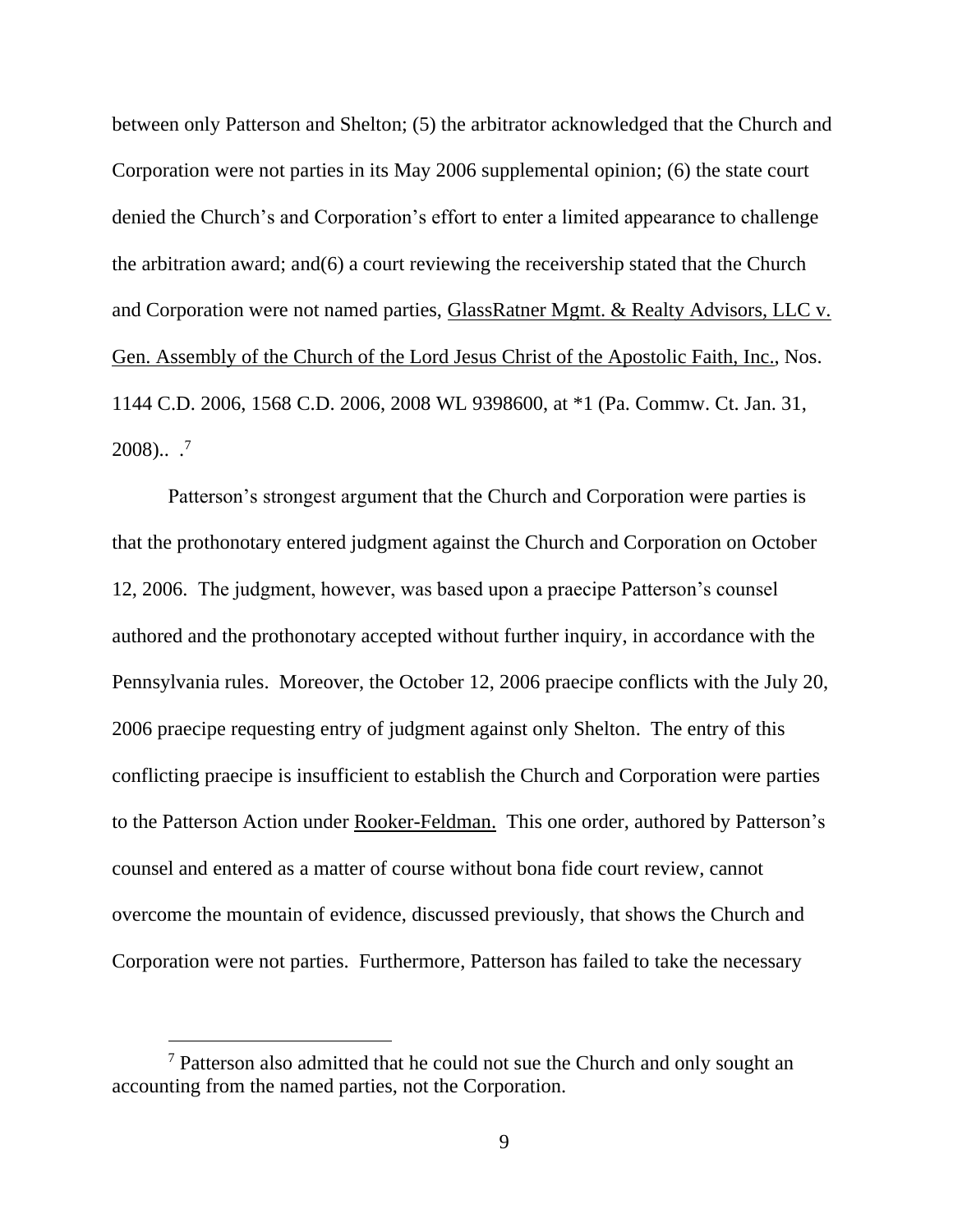additional step of showing that the entry of a judgment can transform nonparties into parties. Pa. R.C.P. 425(a) sets forth how additional parties must be added to an action: "Original process shall be served upon an additional defendant who is not already a party to the action in the same manner as if he or she were an original defendant." Pa. R.C.P. 425(a). The Church and Corporation were never served with process. Based upon these facts, the District Court did not clearly err in finding that the Church and Corporation were not parties to the Patterson Action. Because they were not parties, they could not have been state-court losers, and, thus, the Rooker-Feldman doctrine did not deprive the District Court of jurisdiction to hear this case.<sup>8</sup>

B

The District Court also did not err in finding that, for collateral estoppel purposes, the Church and Corporation were not parties or in privity with the parties in the Patterson Action. Collateral estoppel prevents parties from litigating the same issue again when a

<sup>8</sup> To the extent Rooker-Feldman also applies to a narrow class of privies, the Church and Corporation would not qualify as being in privity with Shelton. In Lance v. Dennis, 546 U.S. 459, 465 (2006), the Supreme Court left open the possibility that parties "not named in an earlier state proceeding" may still be subject to Rooker-Feldman under very limited circumstances and gave the example of an estate taking "a de facto appeal in a district court of an earlier state decision involving the decedent." Id. at 466 n.2; see also Mo's Express, LLC v. Sopkin, 441 F.3d 1229, 1235-36 (10th Cir. 2006) ("Although Lance leaves room for an extremely limited form of privity analysis . . . it broadly rejects the use of preclusion principles in determining the scope of Rooker-Feldman."). In examining this narrow category, we recently held that a joint tenancy is insufficient to qualify as being in privity. See Vuyanich v. Smithton Borough, 5 F.4th 379, 388 (3d Cir. 2021). The relationship here between the state-court loser, Shelton, and the federal plaintiffs, the Church and Corporation, is more distant than that of estates and decedents or joint tenants. For example, there is no evidence in the record that the Church and Corporation are legal successors to Shelton, as in the case of a decedent-estate relationship.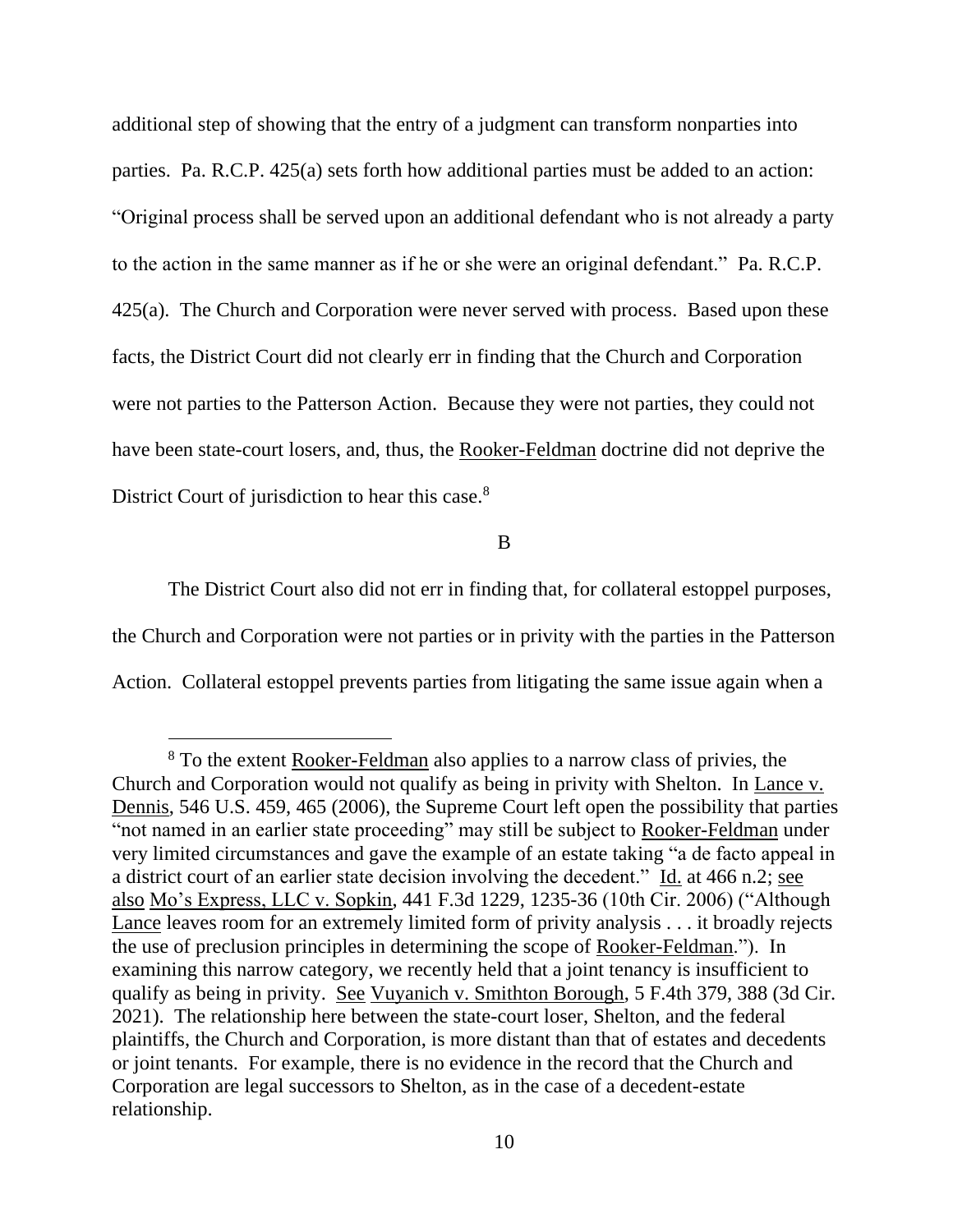"court of competent jurisdiction has already adjudicated the issue on its merits."

Witkowski v. Welch, 173 F.3d 192, 198 (3d Cir. 1999). Because "state court decisions [are] given the same preclusive effect in federal court they would be given in the courts of the rendering state," we apply Pennsylvania law to determine the preclusive effect of the rulings in the Patterson Action. Del. River Port Auth. v. Fraternal Order of Police, 290 F.3d 567, 573 (3d Cir. 2002).

Under Pennsylvania law, collateral estoppel bars re-litigation of an issue where, among other things, the party against whom collateral estoppel is asserted was a party to the prior action or in privity with a party to the prior action. Nationwide Mut. Fire Ins. Co. v. George V. Hamilton, Inc., 571 F.3d 299, 310 (3d Cir. 2009). The party asserting preclusion bears the burden of proving these elements. Greenway Ctr., Inc. v. Essex Ins. Co., 475 F.3d 139, 147 (3d Cir. 2007).

As explained above, the Church and Corporation were not parties to the Patterson Action. Thus, the only remaining question is whether Patterson has shown that the Church and Corporation were in privity with Shelton. Nationwide, 571 F.3d at 310. Although privity for collateral estoppel purposes is broader than under Rooker-Feldman, "[t]he scope of privity . . . remains small." Id. at 311.

We use the following categories to determine whether a nonparty is in privity with a party to the prior litigation: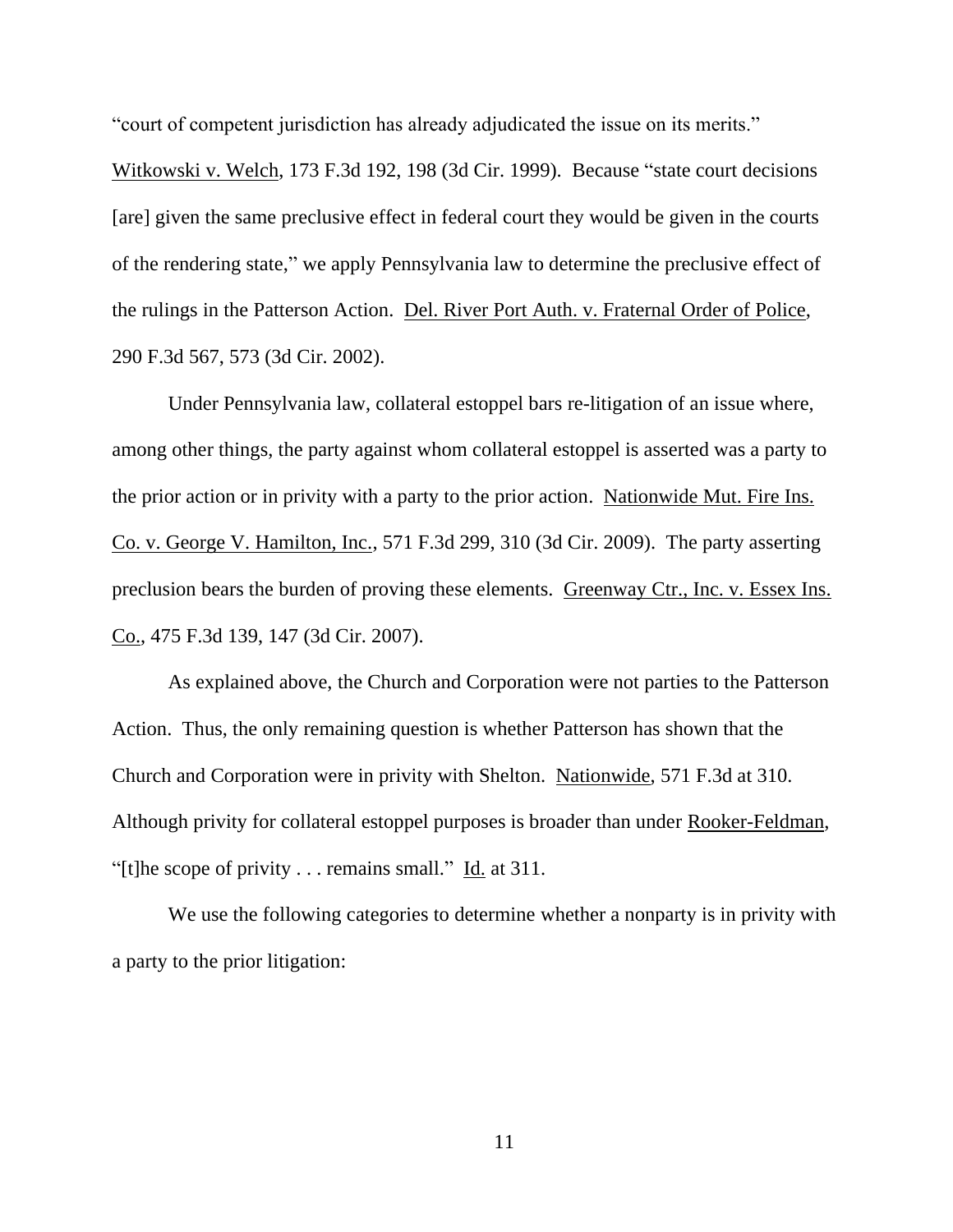(1) the nonparty agrees to be bound by the determination of issues in an action between others; (2) a substantive legal relationship—i.e. traditional privity—exists that binds the nonparty; (3) the nonparty was adequately represented by someone with the same interests who [wa]s a party; (4) the nonparty assumes control over the litigation in which the judgment is rendered; (5) the nonparty attempts to bring suit as the designated representative of someone who was a party in the prior litigation; and (6) the nonparty falls under a special statutory scheme that expressly foreclose[es] successive litigation by nonlitigants.

Id. at 312-13 (alterations in original) (quotation marks omitted). The "traditional privity" and "control" categories are the only ones that may possibly apply here and so we examine each in turn.<sup>9</sup>

Traditional privity requires "a prior legal or representative relationship between a party to the prior action and the nonparty" such that "there is such an identification of interest between the two as to represent the same legal right." Id. at 311-12. As General Overseer, Shelton has unfettered authority to "conduct all negotiations and closings in the purchasing [and] selling . . . of any property real or personal for the [Corporation]." App. 93-94. On the one hand, this indicates that Shelton was a fiduciary to the Corporation and thus had legal obligations to it. On the other hand, the authority to make secular decisions belonged to the Trustees who, like Shelton, each had a single vote, so Shelton could not unilaterally act without a majority of the Board. Moreover, Shelton was sued

 $9$  Categories (1), (5), and (6) do not apply to this case because the Church and Corporation did not agree to be bound by the Patterson Action, the Church and Corporation are not designative representatives of Shelton, and no relevant statutory scheme exists. In addition, category (3) does not apply because the complaint in the Patterson Action alleged that Shelton stole from Church and Corporation, and thus he could not have adequately represented the Church's and Corporation's interests as they were the victims of his alleged theft.